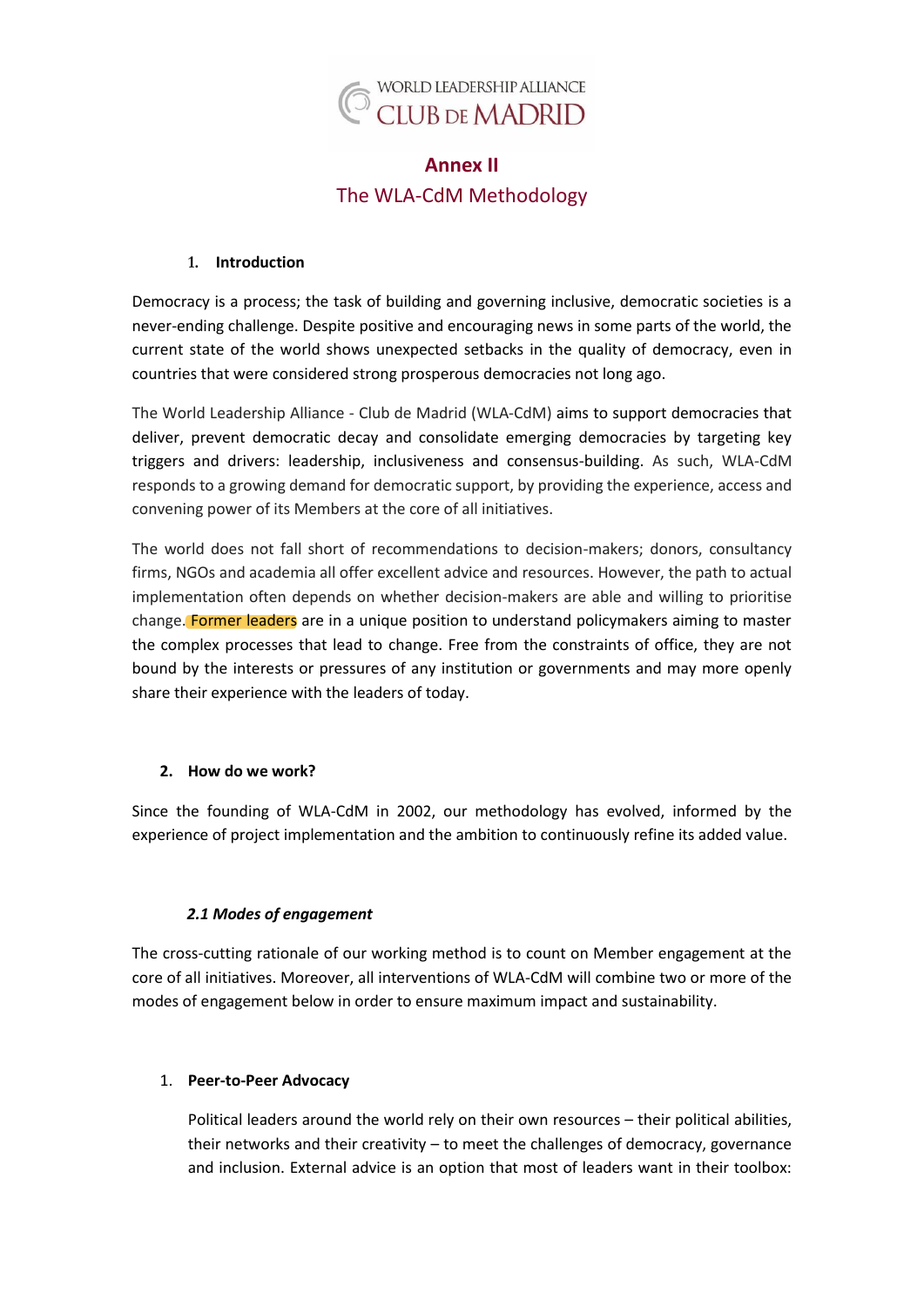

they appreciate information on best practices, examples of success and failures from other countries in similar situations, and strategic advice from trusted and experienced 'peers' who can assess the situation from a distance. Too often, however, external advice comes with strings attached. Most intergovernmental institutions, like-minded countries or corporate leaders in their networks have their own political agendas and are often regarded with suspicion by national actors. Impartial, external counsel is not readily found. While in office, WLA – CdM Members sought the development, adoption and implementation of policies that strengthened democracy, governance and inclusion. Now, their advice can help current leaders meet similar challenges. Peer-topeer initiatives can take many forms depending on the circumstances. WLA-CdM Members have engaged as individuals or in task forces of several Members representing a variety of experience in specific project missions or in a series of missions depending on the needs and project characteristics.

## **2. Building bridges**

Members possess convening power to facilitate and negotiate consensus-building among a divided group of stakeholders, including the government, political parties, factions or civil society organisations. Oftentimes, members lead policy dialogues at the national level involving regional partners who have identified critical needs that can be addressed through the experience of a Member, as described below.

#### **3. Loudspeakers for democratic ideas**

WLA - CdM Members have a voice that current leaders listen to and can act as sounding boards to explore innovative ideas. This puts them in a privileged position to convey messages that may otherwise receive scarce attention, to open spaces for civil society representatives to discuss policy matters with decision-makers, and to provide visibility to policy issues that otherwise would go unnoticed.

#### **4. Mentoring of emerging leaders**

Members have a story to tell about their way to influence, how they overcame challenges and stayed on track. Given the range of experience that its membership provides, WLA - CdM is in a good position to match mentors and with the needs of mentees and ensure identification and impact in one-on-one or group interaction. In this sense, Members have engaged in intergenerational dialogue with youth leaders in several projects and initiatives.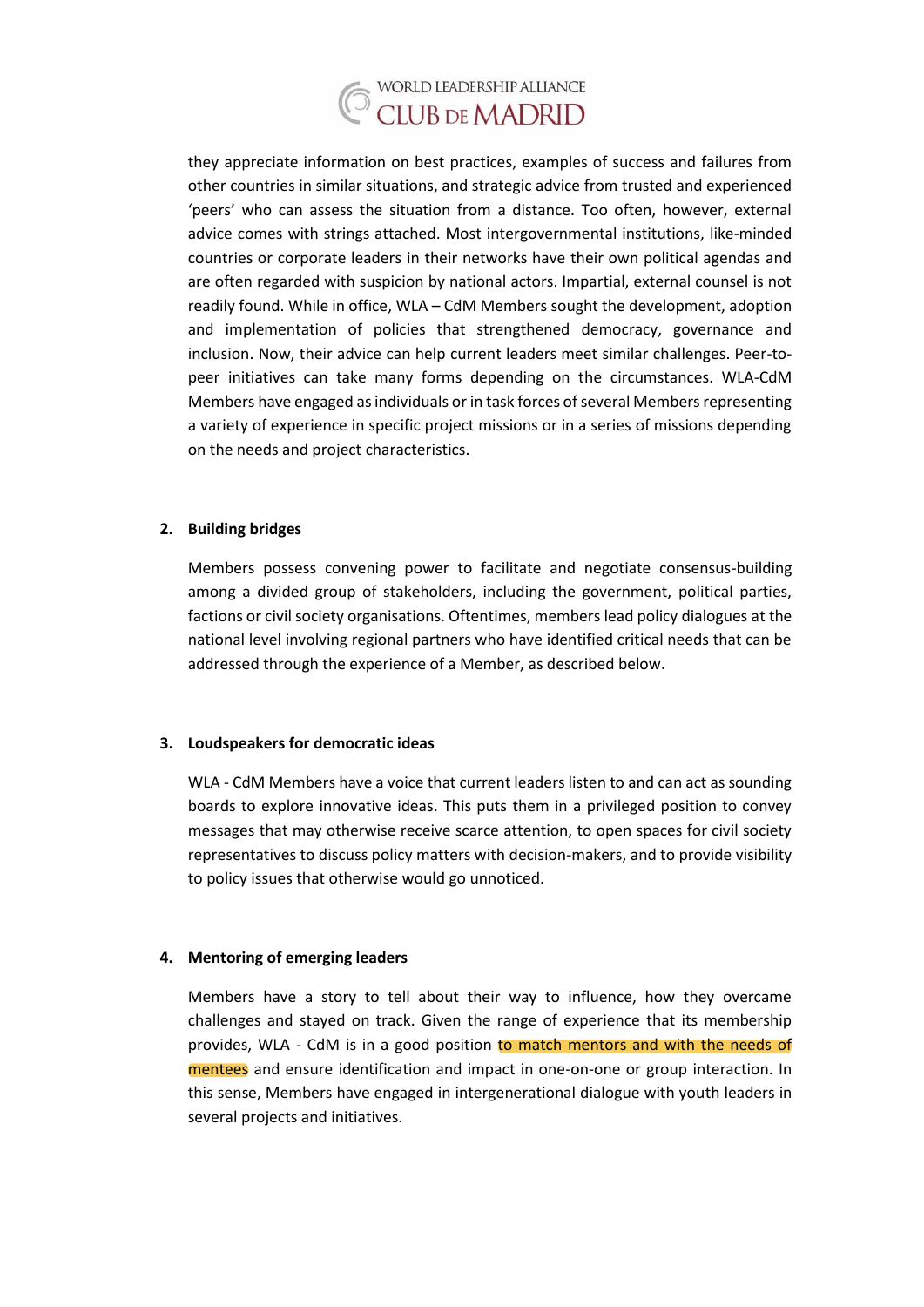

#### **5. Agenda-setting: Convening annual policy dialogues**

Once a year, WLA-CdM hosts an annual policy dialogue convening Members and stateof-the-art experts and influencers on a given topic. The overall objective is to stimulate new thinking in response to emerging opportunities and challenges relevant for the future of democracy. These policy dialogues offer a platform for discussing the most effective policy response to support stronger democracies and the outcome of the dialogues are applied in global advocacy and other initiatives for maximum impact.

#### **6. Global advocacy and partnerships**

WLA-CdM Members have expertise and experience that are relevant to many ongoing global processes. Several of our projects have created opportunities for Members to advocate for democratic values and/or promote specific policy solutions coming from our projects or drawing on their expertise at various relevant global and regional fora.

#### *2.2 With whom do we work?*

- All our projects and initiatives, regardless of the mode of engagement, put our Members' experience at the core of their value-added;
- We have a formal body of advisors from all walks of life (but mostly academics and practitioners) whose expertise and experience complement that of our Members when needed;
- At a global level, we partner with like-minded international organizations and public authorities;
- At country level, we partner with governmental, intergovernmental or civil society actors, whose knowledge of the national context in the political context complement our Members' expertise. The Secretariat's role in identifying and forming those partnerships is crucial;
- We are a member of the European Partnership for Democracy (EPD), which allows us to collaborate and draw on best practices from many other organizations in the design and implementation of our projects.